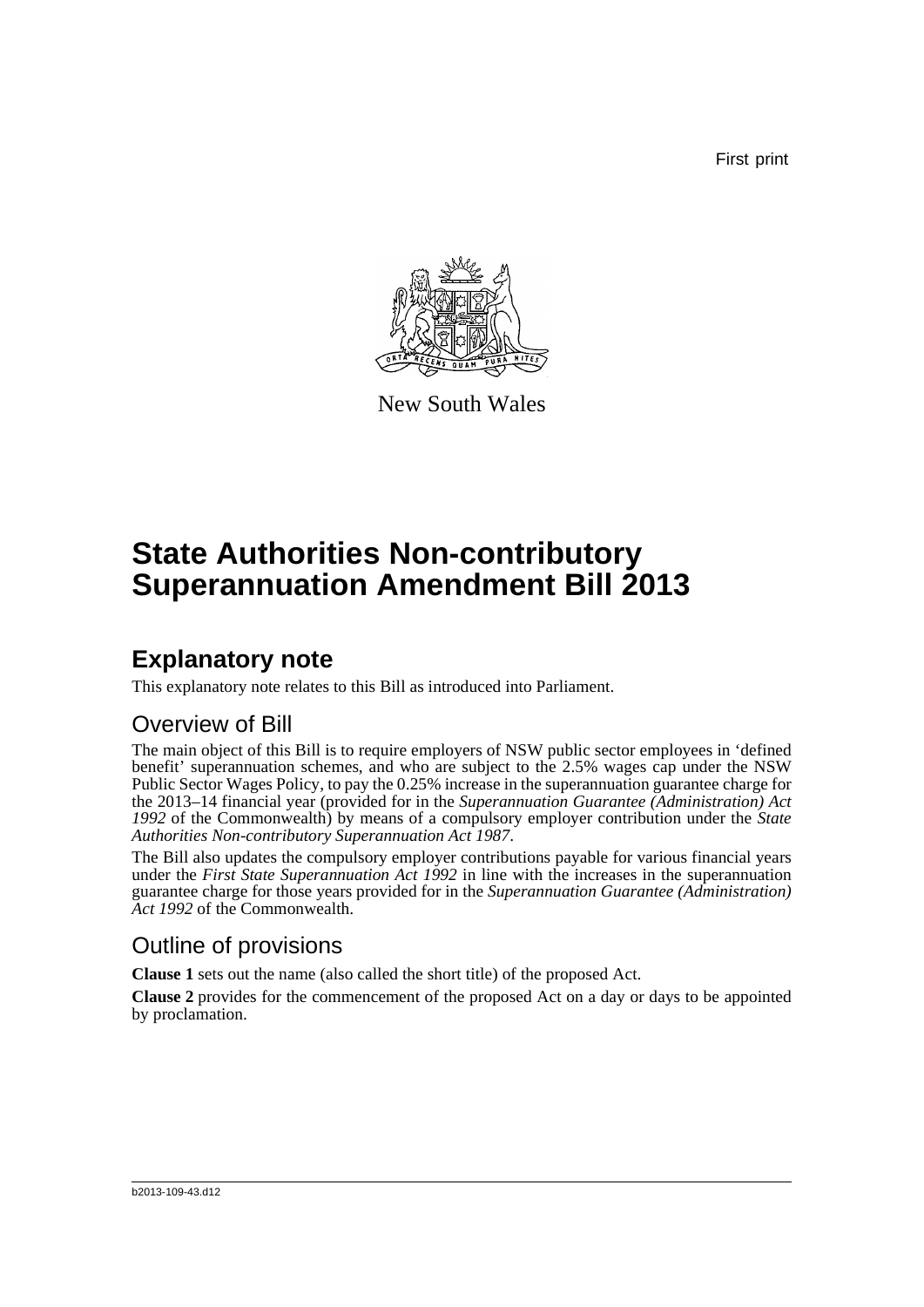#### **Schedule 1 Amendment of State Authorities Non-contributory Superannuation Act 1987 No 212**

The Government's NSW Public Sector Wages Policy 2011 applies a wages cap of 2.5% in respect of employees of public sector agencies to which it applies. The application of the 2.5% wages cap for the  $2013-14$  financial year takes into account the 0.25% increase in the superannuation guarantee charge payable by all employers for that financial year under the *Superannuation Guarantee (Administration) Act 1992* of the Commonwealth.

In the case of employees subject to the wages cap who are members of the First State Superannuation Fund (which is an 'accumulation' superannuation fund), the increase in the superannuation guarantee charge is to be paid to employees by way of a 0.25% increase in the compulsory employer superannuation contributions payable under the *First State Superannuation Act 1992* for that financial year (see Schedule 2 below).

However, to account for the increase in the case of such employees who are in 'defined benefit' superannuation schemes in the NSW public sector, the proposed Act amends the *State Authorities Non-contributory Superannuation Act 1987* (the *principal Act*) to require the employer to make an additional superannuation contribution for such employees, being the equivalent of 0.25% of their salary for each financial year, or part, for which they are employees. **Schedule 1 [3]** provides for these additional employer superannuation contributions (termed *section 16A employer contributions*) and includes provision for replacement of the percentage amount by regulation in relation to a financial year (or years).

**Schedule 1** [2] requires the trustee of the superannuation scheme established under the principal Act (known as *STC*) to establish, for each employee in respect of whom section 16A employer contributions must be paid, an account (an *additional employer contributions account*) within the fund established under the principal Act, and to credit the account with the section 16A employer contributions paid for the employee.

**Schedule 1 [7]** provides for an *additional employer contributions benefit* for a person in respect of whom section 16A employer contributions are made, being (generally) an amount equal to the balance of the person's additional employer contributions account at the time the benefit is paid or preserved.

**Schedule 1 [1]** inserts various definitions for the purposes of the principal Act.

**Schedule 1 [4]** makes a consequential amendment to a regulation-making power.

**Schedule 1 [5] and [8]–[11]** extend provisions dealing with the circumstances in which benefits under the principal Act are payable, and those in which they are to be preserved, to apply also in relation to additional employer contributions benefits. Schedule 1 [5] also extends provisions relating to the treatment of benefits under the principal Act on transfer of employment, and on attaining the age of 65, to apply also in relation to additional employer contributions benefits.

**Schedule 1 [6]** excludes section 16A employer contributions from contributions that STC may vary under the principal Act, and from contributions that may be taken into account in determining the net liability of an employer for the purposes of certain provisions relating to privatisation of employers and other Government initiatives.

**Schedule 1 [12]** excludes section 16A employer contributions from a provision requiring the transfer of employer contributions made under the principal Act to the First State Superannuation Scheme in certain circumstances.

**Schedule 1 [13]** amends a heading to a Schedule.

**Schedule 1 [14]** contains a power to make regulations containing provisions of a savings or transitional nature consequent on the enactment of the proposed Act or any other Act that amends the principal Act.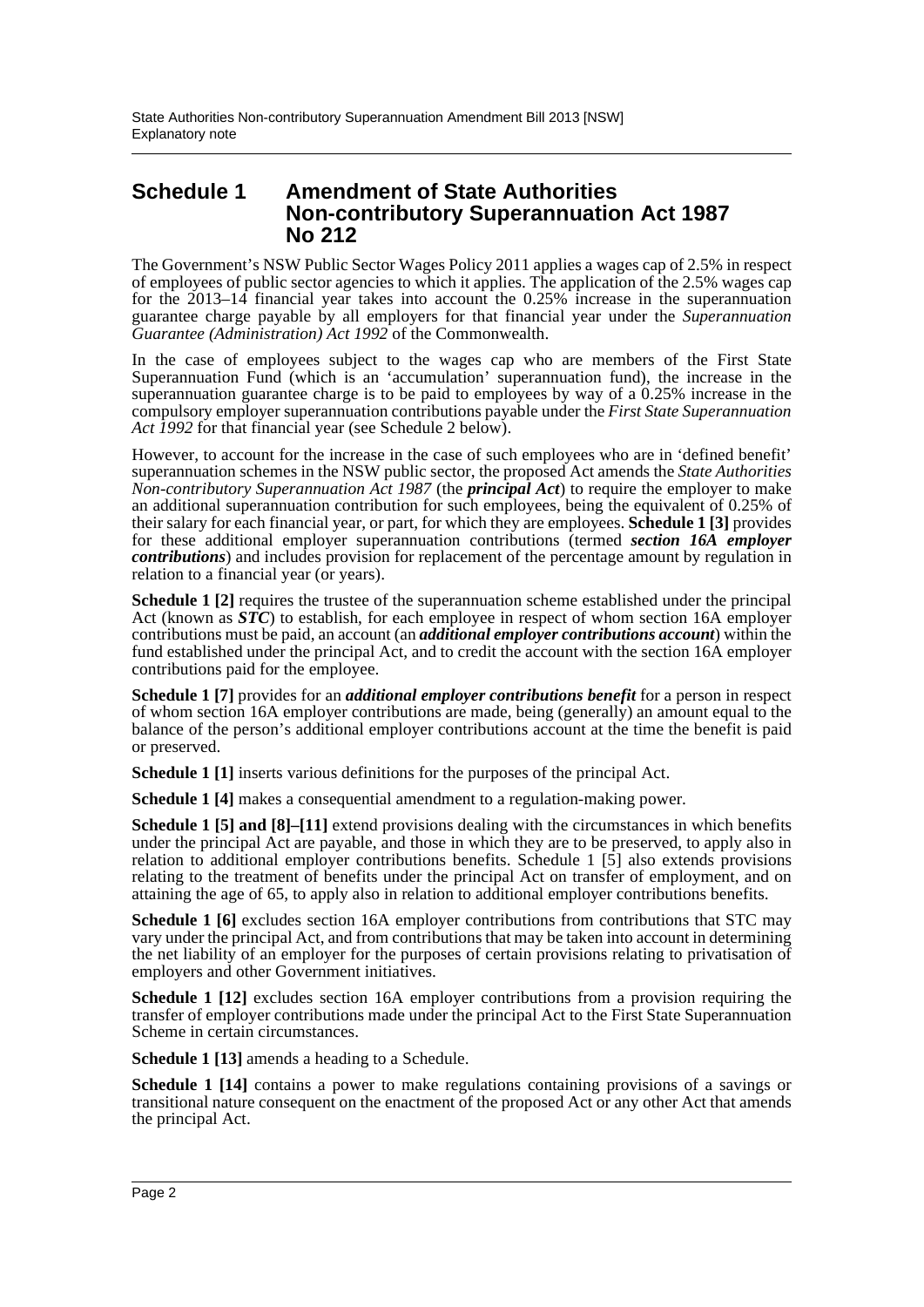**Schedule 1 [15]** provides that the first financial year in relation to which proposed section 16A applies is the year starting on 1 July 2013 and that the section is taken to apply on and from that date.

#### **Schedule 2 Amendment of First State Superannuation Act 1992 No 100**

**Schedule 2 [1]** replaces the current employee salary contribution percentage (of 9%) on which compulsory employer superannuation contributions under the *First State Superannuation Act 1992* (the *FSS Act*) are based, with a table of percentages that are to apply for the financial year starting on 1 July 2013 through to the financial year starting on or after 1 July 2019. The proposed percentages are in line with the increases in the superannuation guarantee charge for those financial years provided for in the *Superannuation Guarantee (Administration) Act 1992* of the Commonwealth. The table of percentages may be amended by regulation.

**Schedule 2 [2]** contains a power to make regulations containing provisions of a savings or transitional nature consequent on the enactment of the proposed Act or any other Act that amends the FSS Act.

**Schedule 2 [3]** applies the proposed salary contribution percentage relating to the 2013–14 financial year, as from 1 July 2013.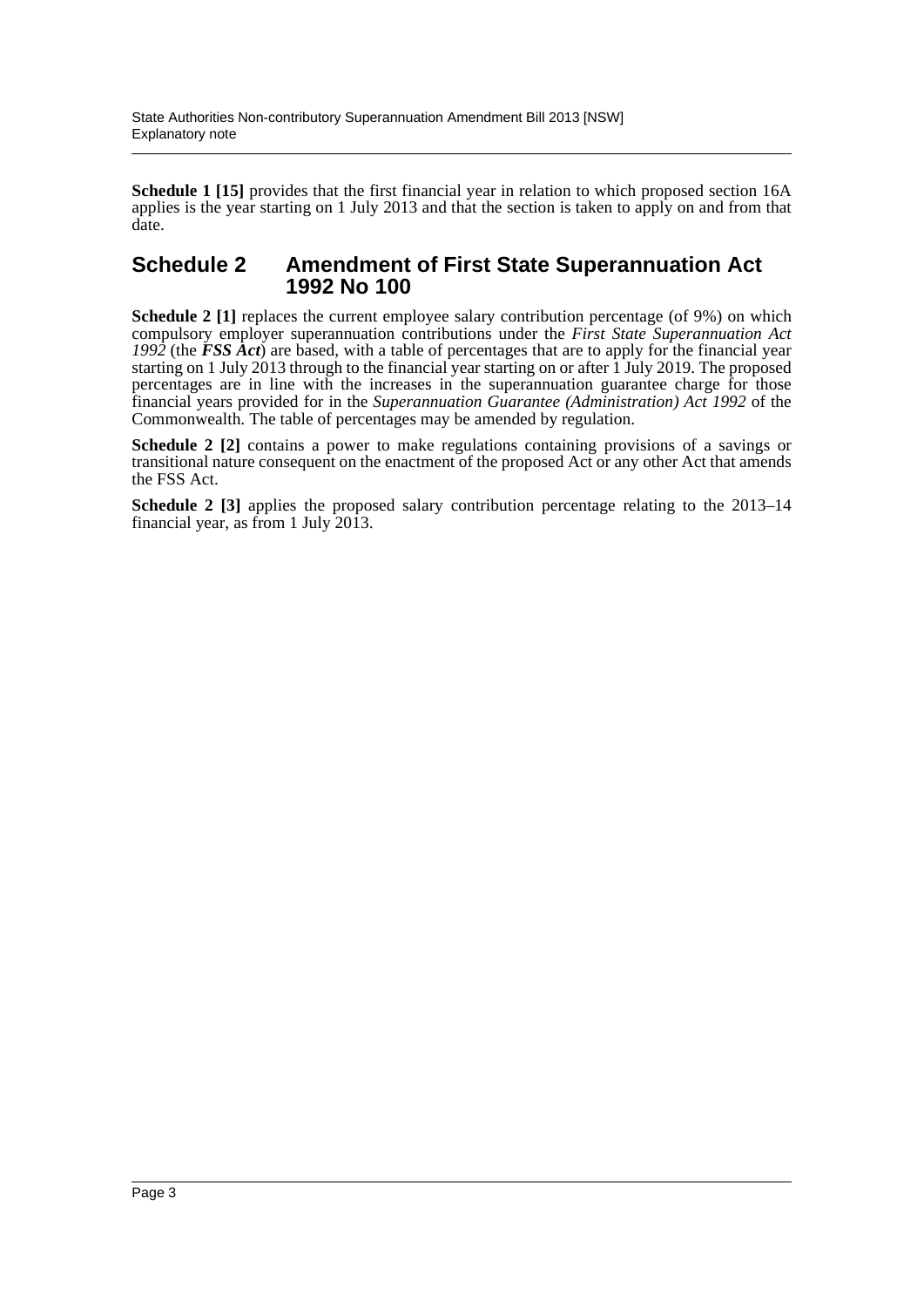First print

Page



New South Wales

# **State Authorities Non-contributory Superannuation Amendment Bill 2013**

## **Contents**

|            |                                                                                   | <b>Page</b> |
|------------|-----------------------------------------------------------------------------------|-------------|
|            | Name of Act                                                                       |             |
| 2.         | Commencement                                                                      |             |
| Schedule 1 | Amendment of State Authorities Non-contributory Superannuation<br>Act 1987 No 212 | ิว          |
| Schedule 2 | Amendment of First State Superannuation Act 1992 No 100                           | 6           |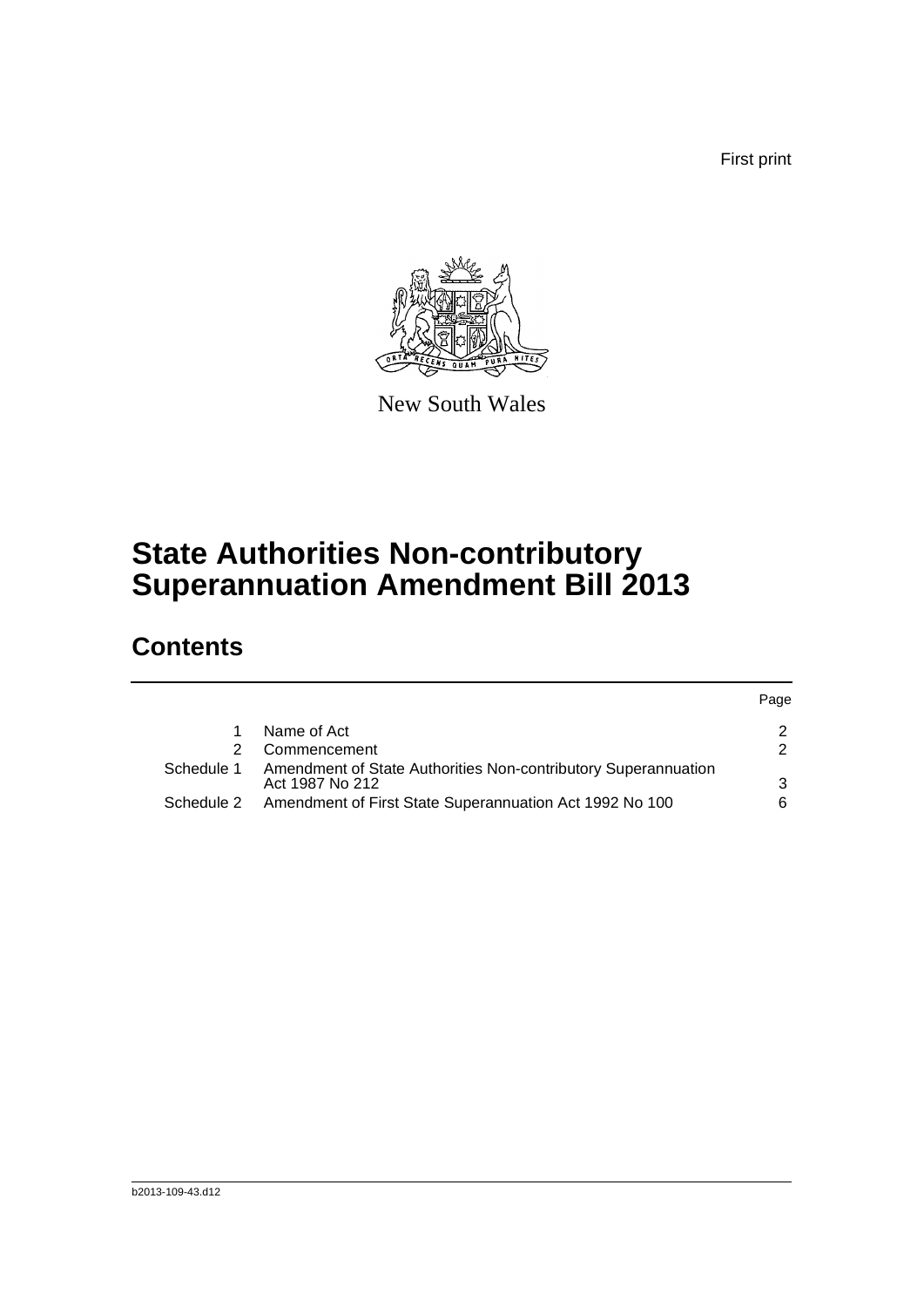

New South Wales

# **State Authorities Non-contributory Superannuation Amendment Bill 2013**

No , 2013

#### **A Bill for**

An Act to amend the *State Authorities Non-contributory Superannuation Act 1987* and the *First State Superannuation Act 1992* in relation to superannuation contributions to be made by employers under those Acts.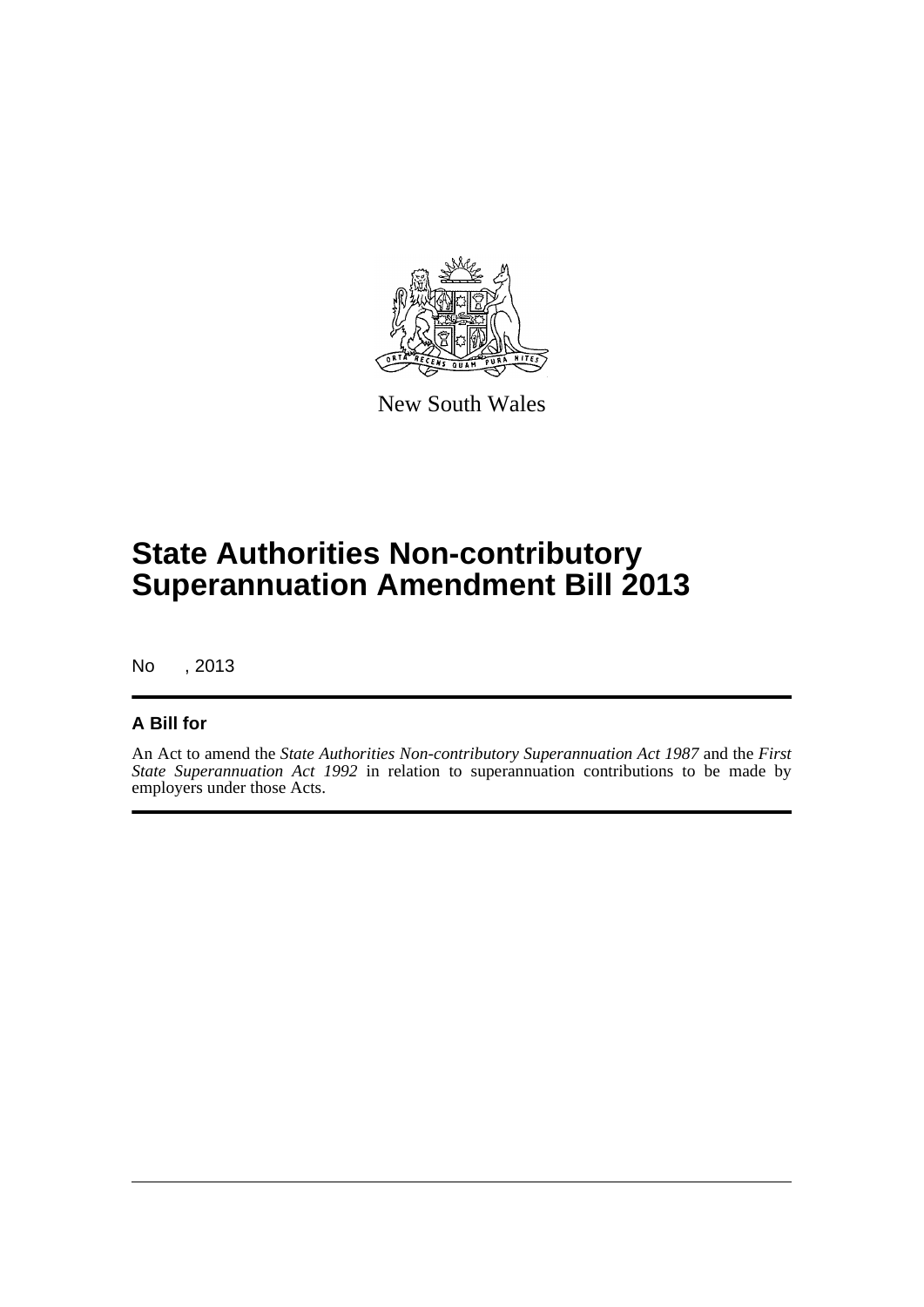<span id="page-5-1"></span><span id="page-5-0"></span>

| The Legislature of New South Wales enacts:                                                      |                |
|-------------------------------------------------------------------------------------------------|----------------|
| Name of Act                                                                                     | $\overline{2}$ |
| This Act is the <i>State Authorities Non-contributory Superannuation Amendment</i><br>Act 2013. | 3<br>4         |
| <b>Commencement</b>                                                                             | 5              |
| This Act commences on a day or days to be appointed by proclamation.                            |                |
|                                                                                                 |                |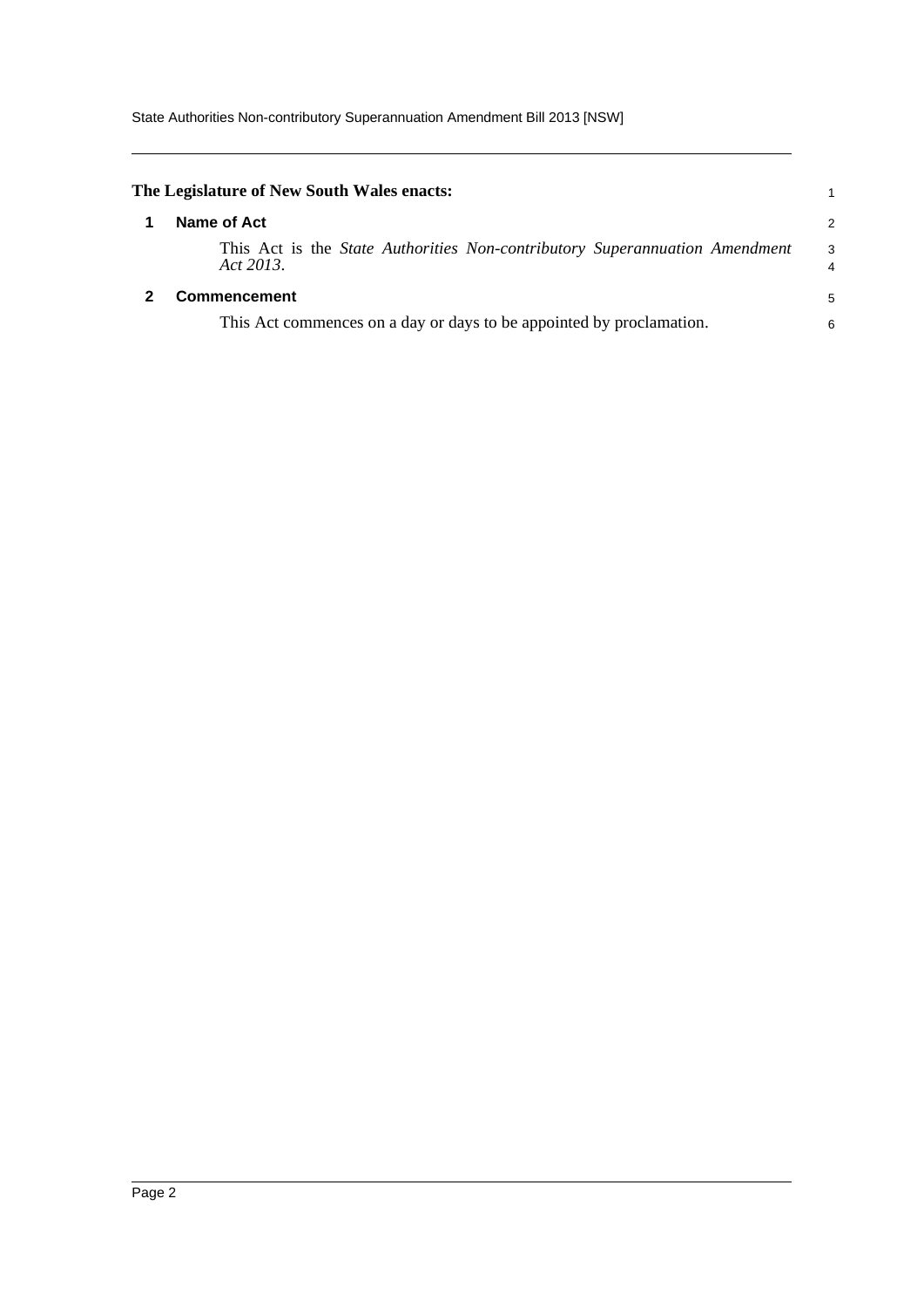<span id="page-6-0"></span>

|       | Schedule 1                                                         |                           |     | <b>Amendment of State Authorities</b><br><b>Non-contributory Superannuation Act 1987</b><br><b>No 212</b>                                                                                                                                                                                                                  | 1<br>$\overline{c}$<br>3 |
|-------|--------------------------------------------------------------------|---------------------------|-----|----------------------------------------------------------------------------------------------------------------------------------------------------------------------------------------------------------------------------------------------------------------------------------------------------------------------------|--------------------------|
| $[1]$ | <b>Section 3 Definitions</b>                                       |                           |     | 4                                                                                                                                                                                                                                                                                                                          |                          |
|       |                                                                    |                           |     | Insert in alphabetical order in section $3(1)$ :                                                                                                                                                                                                                                                                           | 5                        |
|       |                                                                    |                           |     | <i>additional employer contributions account</i> means an account established and<br>maintained under section 10C.                                                                                                                                                                                                         | 6<br>$\overline{7}$      |
|       |                                                                    |                           |     | additional employer contributions benefit means the additional employer<br>contributions benefit referred to in section 22B.                                                                                                                                                                                               | 8<br>9                   |
|       |                                                                    |                           |     | section 16A employer contribution means a contribution made by an<br>employer under section 16A.                                                                                                                                                                                                                           | 10<br>11                 |
| $[2]$ |                                                                    | <b>Section 10C</b>        |     |                                                                                                                                                                                                                                                                                                                            | 12                       |
|       |                                                                    | Insert after section 10B: |     |                                                                                                                                                                                                                                                                                                                            | 13                       |
|       | 10C                                                                |                           |     | Additional employer contributions accounts                                                                                                                                                                                                                                                                                 | 14                       |
|       |                                                                    |                           |     | STC must:                                                                                                                                                                                                                                                                                                                  | 15                       |
|       |                                                                    |                           | (a) | establish and maintain, within a fund managed by STC to which<br>section 16A employer contributions are paid, a separate account in<br>respect of each employee in respect of whom such contributions are<br>paid to the fund, and                                                                                         | 16<br>17<br>18<br>19     |
|       |                                                                    |                           | (b) | credit the section 16A employer contributions paid in respect of the<br>employee to that account.                                                                                                                                                                                                                          | 20<br>21                 |
| [3]   |                                                                    | <b>Section 16A</b>        |     |                                                                                                                                                                                                                                                                                                                            | 22                       |
|       | Insert after section 16:                                           |                           |     |                                                                                                                                                                                                                                                                                                                            | 23                       |
|       | 16A<br>Additional contributions by certain public sector employers |                           |     |                                                                                                                                                                                                                                                                                                                            | 24                       |
|       |                                                                    | (1)                       |     | A relevant employer must pay to a fund managed by STC, for each relevant<br>employee, a contribution equivalent to 0.25% of the salary of the employee for<br>each financial year, or part of a financial year, for which the employee is an<br>employee.                                                                  | 25<br>26<br>27<br>28     |
|       |                                                                    | (2)                       |     | A contribution under this section is in addition to any other contribution<br>payable by an employer under this or any other Act.                                                                                                                                                                                          | 29<br>30                 |
|       |                                                                    | (3)                       |     | The regulations may prescribe a percentage to replace the percentage in<br>subsection (1). When such a replacement percentage is prescribed, it applies<br>for the purposes of subsection (1) in place of the percentage that it replaces,<br>from the start of the financial year (or years) specified in the regulation. | 31<br>32<br>33<br>34     |
|       |                                                                    | (4)                       |     | In this section:                                                                                                                                                                                                                                                                                                           | 35                       |
|       |                                                                    |                           |     | <i>relevant employee</i> means an employee:                                                                                                                                                                                                                                                                                | 36                       |
|       |                                                                    |                           | (a) | who is subject to a limitation on wage increases under section 146C of<br>the Industrial Relations Act 1996 or section 6AA of the Statutory and<br>Other Offices Remuneration Act 1975, or                                                                                                                                 | 37<br>38<br>39           |
|       |                                                                    |                           | (b) | who is or is of a class declared by the regulations to be a relevant<br>employee for the purposes of this definition.                                                                                                                                                                                                      | 40<br>41                 |
|       |                                                                    |                           |     | However, <i>relevant employee</i> does not include an employee:                                                                                                                                                                                                                                                            | 42                       |
|       |                                                                    |                           | (a) | while covered by a State industrial instrument under which payments by<br>the employer to a superannuation fund of the employee as a                                                                                                                                                                                       | 43<br>44                 |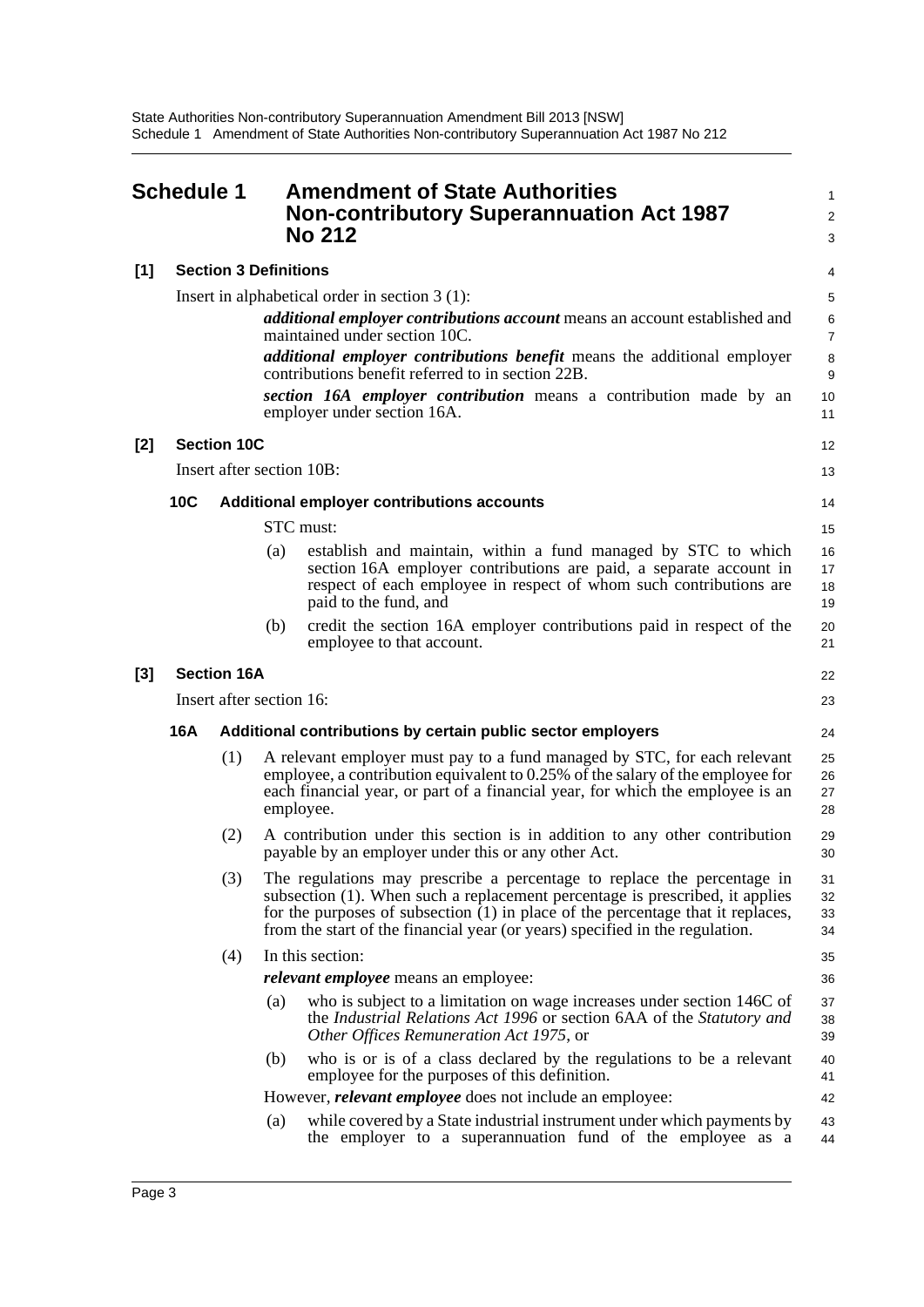|        |                                           | consequence of the enactment of, or amendments<br>the<br>to,<br>Superannuation Guarantee (Administration) Act 1992<br>the<br><sub>of</sub>                                                                                                                                                                                                                                                | 1<br>$\overline{\mathbf{c}}$ |
|--------|-------------------------------------------|-------------------------------------------------------------------------------------------------------------------------------------------------------------------------------------------------------------------------------------------------------------------------------------------------------------------------------------------------------------------------------------------|------------------------------|
|        |                                           | Commonwealth do not form part of the salaries or wages provided for<br>in the industrial instrument, or                                                                                                                                                                                                                                                                                   | 3<br>4                       |
|        | (b)                                       | who is or is of a class declared by the regulations not to be a relevant<br>employee for the purposes of this definition.                                                                                                                                                                                                                                                                 | 5<br>6                       |
|        |                                           | <i>relevant employer</i> means an employer:                                                                                                                                                                                                                                                                                                                                               | $\overline{7}$               |
|        | (a)                                       | who employs a relevant employee in the employee's capacity as a<br>relevant employee, or                                                                                                                                                                                                                                                                                                  | 8<br>9                       |
|        | (b)                                       | who is or is of a class declared by the regulations to be included in this<br>definition.                                                                                                                                                                                                                                                                                                 | 10<br>11                     |
| [4]    |                                           | Section 17 Contributions for irregular employees                                                                                                                                                                                                                                                                                                                                          | 12                           |
|        |                                           | Omit "or 16" from section 17 (2). Insert instead ", 16 or 16A".                                                                                                                                                                                                                                                                                                                           | 13                           |
| [5]    |                                           | Sections 19 (2), 23 (3), 23A (1), 24 (2) and 27AA (4)                                                                                                                                                                                                                                                                                                                                     | 14                           |
|        | occurring.                                | Insert ", any additional employer contributions benefit" after "basic benefit" wherever                                                                                                                                                                                                                                                                                                   | 15<br>16                     |
| [6]    | Sections 19A (1) and 27AB (5)             |                                                                                                                                                                                                                                                                                                                                                                                           | 17                           |
|        | occurring.                                | Insert "(other than section 16A employer contributions)" after "contributions" wherever                                                                                                                                                                                                                                                                                                   | 18<br>19                     |
| $[7]$  | <b>Section 22B</b>                        |                                                                                                                                                                                                                                                                                                                                                                                           | 20                           |
|        | Insert after section 22A:                 |                                                                                                                                                                                                                                                                                                                                                                                           | 21                           |
|        | 22B                                       | Additional employer contributions benefit                                                                                                                                                                                                                                                                                                                                                 | 22                           |
|        |                                           | The additional employer contributions benefit provided by this Act for a<br>person is an amount equal to the balance at credit in the person's additional<br>employer contributions account at the time the benefit is paid or preserved, as<br>the case may be, except as provided by or under this Act.                                                                                 | 23<br>24<br>25<br>26         |
| [8]    | Section 23 When benefits are payable      |                                                                                                                                                                                                                                                                                                                                                                                           | 27                           |
|        |                                           | Insert ", any additional employer contributions benefit (and any preserved additional<br>employer contributions benefit)" after "basic benefit)" in section $23(1)$ .                                                                                                                                                                                                                     | 28<br>29                     |
| [9]    | <b>Section 24 Benefit to be preserved</b> |                                                                                                                                                                                                                                                                                                                                                                                           | 30                           |
|        | the person" from section 24 $(1)$ .       | Omit "in respect of a person and any Commonwealth co-contribution benefit in respect of                                                                                                                                                                                                                                                                                                   | 31<br>32                     |
|        |                                           | Insert instead ", any additional employer contributions benefit and any Commonwealth<br>co-contribution benefit in respect of a person".                                                                                                                                                                                                                                                  | 33<br>34                     |
| $[10]$ | Section 24 (1A) and (1AA)                 |                                                                                                                                                                                                                                                                                                                                                                                           | 35                           |
|        | Omit section 24 (1A). Insert instead:     |                                                                                                                                                                                                                                                                                                                                                                                           | 36                           |
|        | (1A)                                      | Any section 16A employer contribution or Commonwealth co-contribution<br>received by STC in respect of a former employee while a basic benefit is<br>preserved by STC in respect of the former employee must be preserved by<br>STC and is taken to be a preserved additional employer contributions benefit<br>or a preserved Commonwealth co-contribution benefit (as the case may be). | 37<br>38<br>39<br>40<br>41   |
|        |                                           |                                                                                                                                                                                                                                                                                                                                                                                           |                              |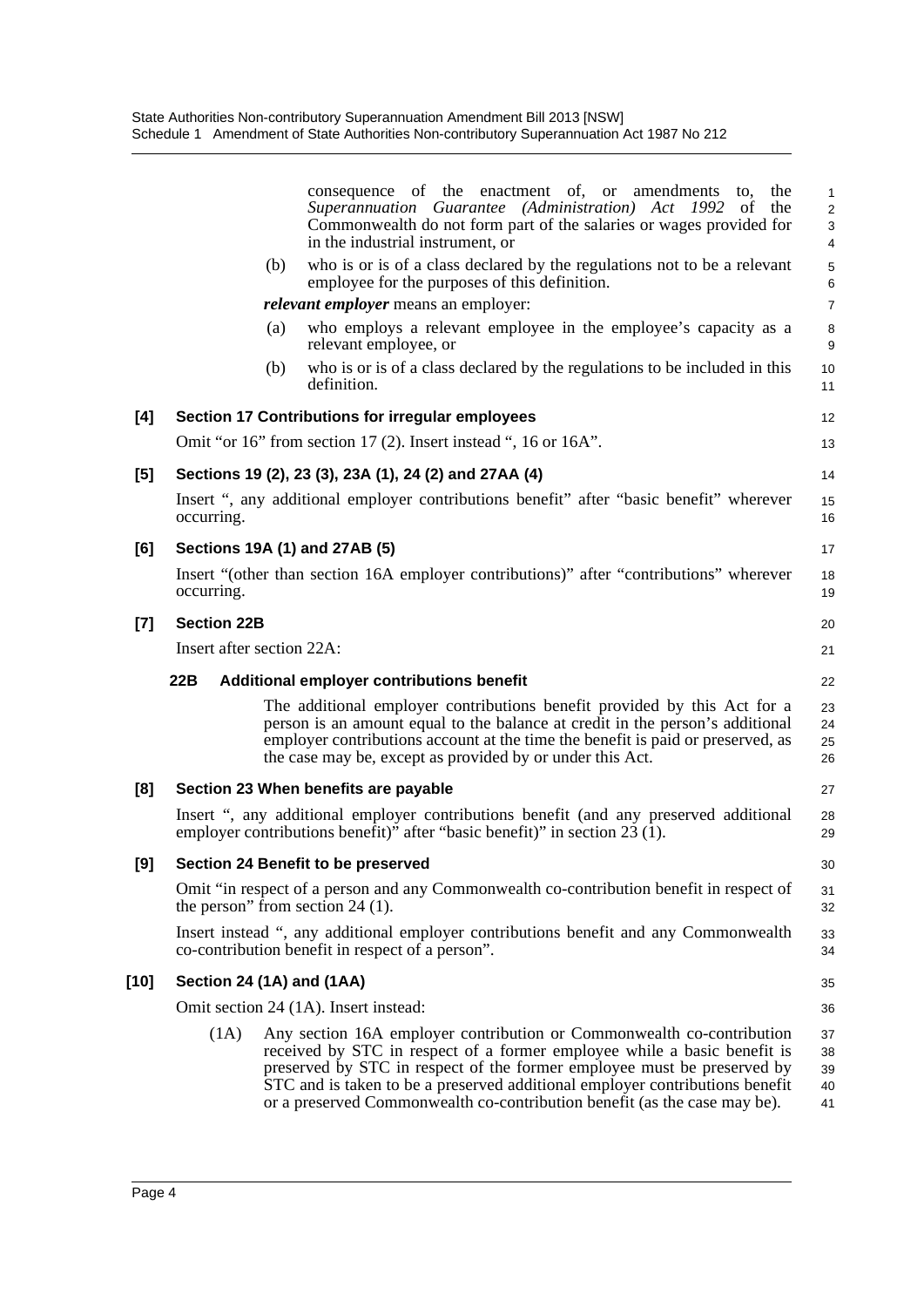State Authorities Non-contributory Superannuation Amendment Bill 2013 [NSW] Schedule 1 Amendment of State Authorities Non-contributory Superannuation Act 1987 No 212

|        | (1AA)                  | Any existing preserved additional employer contributions benefit in respect of<br>a former employee is to be increased by the amount of a section 16A employer<br>contribution preserved under subsection (1A) in respect of the former<br>employee. | $\mathbf{1}$<br>$\overline{2}$<br>$\mathbf{3}$<br>$\overline{4}$ |
|--------|------------------------|------------------------------------------------------------------------------------------------------------------------------------------------------------------------------------------------------------------------------------------------------|------------------------------------------------------------------|
| $[11]$ | <b>Section 24 (4)</b>  |                                                                                                                                                                                                                                                      | 5                                                                |
|        |                        | Insert ", any preserved additional employer contributions benefit" after "basic benefit".                                                                                                                                                            | 6                                                                |
| $[12]$ |                        | Section 26H Transfers of contributions to FSS Scheme                                                                                                                                                                                                 | $\overline{7}$                                                   |
|        | section $26H(1)$ .     | Insert "(other than a section 16A employer contribution)" after "contribution" in                                                                                                                                                                    | 8<br>9                                                           |
| $[13]$ | Schedule 5, heading    |                                                                                                                                                                                                                                                      | 10                                                               |
|        |                        | Omit "and transitional provisions". Insert instead ", transitional and other provisions".                                                                                                                                                            | 11                                                               |
| $[14]$ |                        | Schedule 5, clause 1 (1)                                                                                                                                                                                                                             | 12                                                               |
|        |                        | Insert at the end of the subclause:                                                                                                                                                                                                                  | 13                                                               |
|        |                        | any other Act that amends this Act                                                                                                                                                                                                                   | 14                                                               |
| $[15]$ | Schedule 5, Part 8     |                                                                                                                                                                                                                                                      | 15                                                               |
|        | Insert after clause 8: |                                                                                                                                                                                                                                                      | 16                                                               |
|        | Part 8                 | <b>State Authorities Non-contributory Superannuation</b><br><b>Amendment Act 2013</b>                                                                                                                                                                | 17<br>18                                                         |
|        | 9                      | First financial year for section 16A employer contributions                                                                                                                                                                                          | 19                                                               |
|        |                        | The first financial year in relation to which section 16A applies is the year<br>starting on 1 July 2013 and section 16A is taken to apply on and from that date.                                                                                    | 20<br>21                                                         |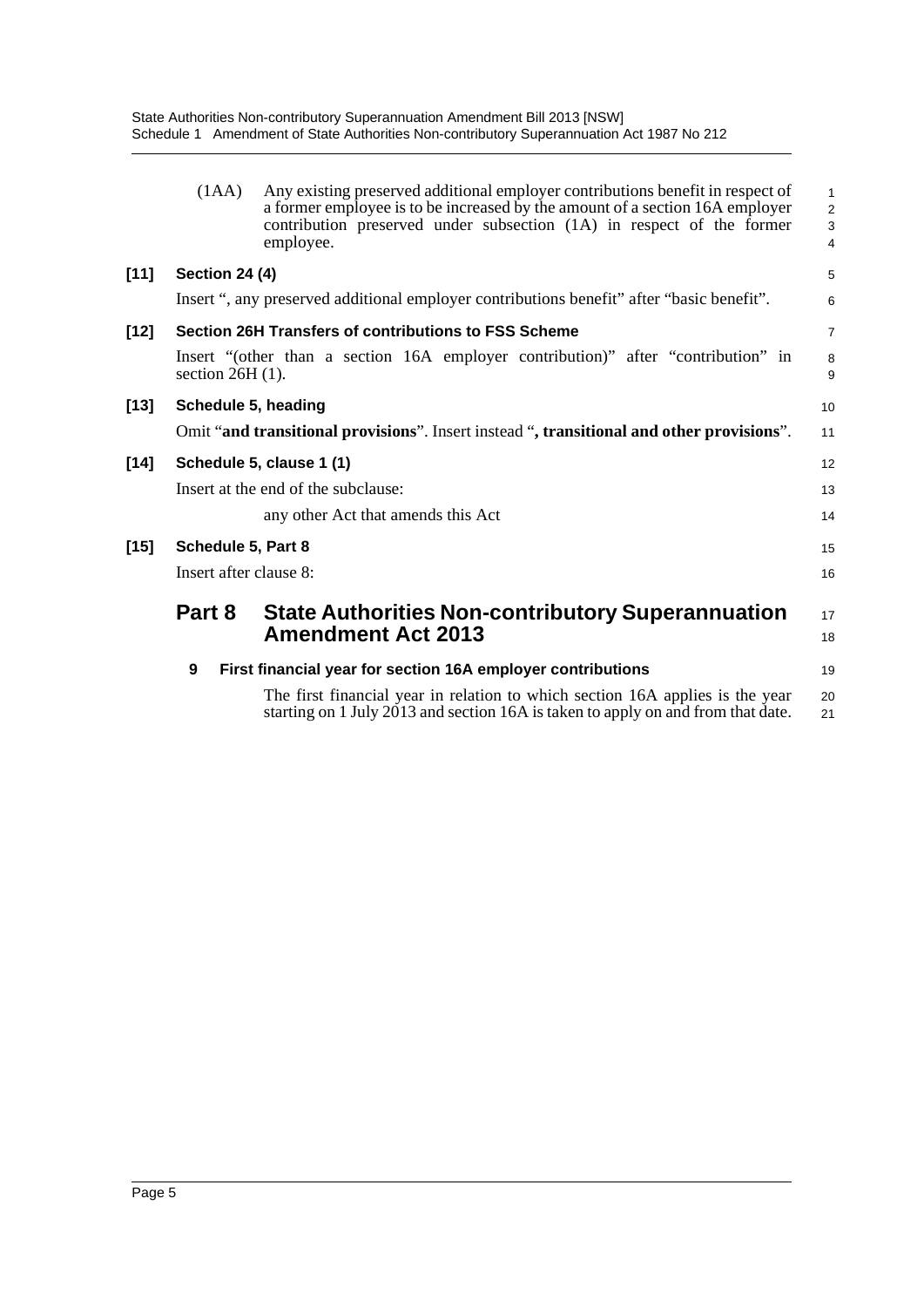### <span id="page-9-0"></span>**Schedule 2 Amendment of First State Superannuation Act 1992 No 100**

#### **[1] Section 8 Compulsory employer superannuation contributions**

Omit section 8 (2). Insert instead:

(2) The salary contribution percentage for a person, in relation to a financial year referred to in Column 1 in the table to this subsection, is the percentage of the salary or wages of the person specified in Column 2 for that financial year.

| Column 1<br>Year                      | Column 2<br>Percentage |
|---------------------------------------|------------------------|
| Year starting on 1 July 2013          | 9.25                   |
| Year starting on 1 July 2014          | 9.5                    |
| Year starting on 1 July 2015          | 10                     |
| Year starting on 1 July 2016          | 10.5                   |
| Year starting on 1 July 2017          | 11                     |
| Year starting on 1 July 2018          | 11.5                   |
| Year starting on or after 1 July 2019 | 12                     |

- (2A) The regulations may prescribe a period or a percentage to replace, or in addition to, any period or percentage in the table to subsection (2) to reflect any changes to the superannuation guarantee charge percentage prescribed by section 19 (2) of the relevant Commonwealth legislation. 8 9 10 11
- (2B) When a period or percentage is prescribed under subsection (2A), it applies for the purposes of subsection (2) in place of the period or percentage that it replaces or (if additional) as if it formed part of the table to that subsection. 12 13 14

#### **[2] Schedule 3 Savings, transitional and other provisions**

Insert at the end of clause 1 (1):

any other Act that amends this Act

16 17

15

1  $\overline{2}$